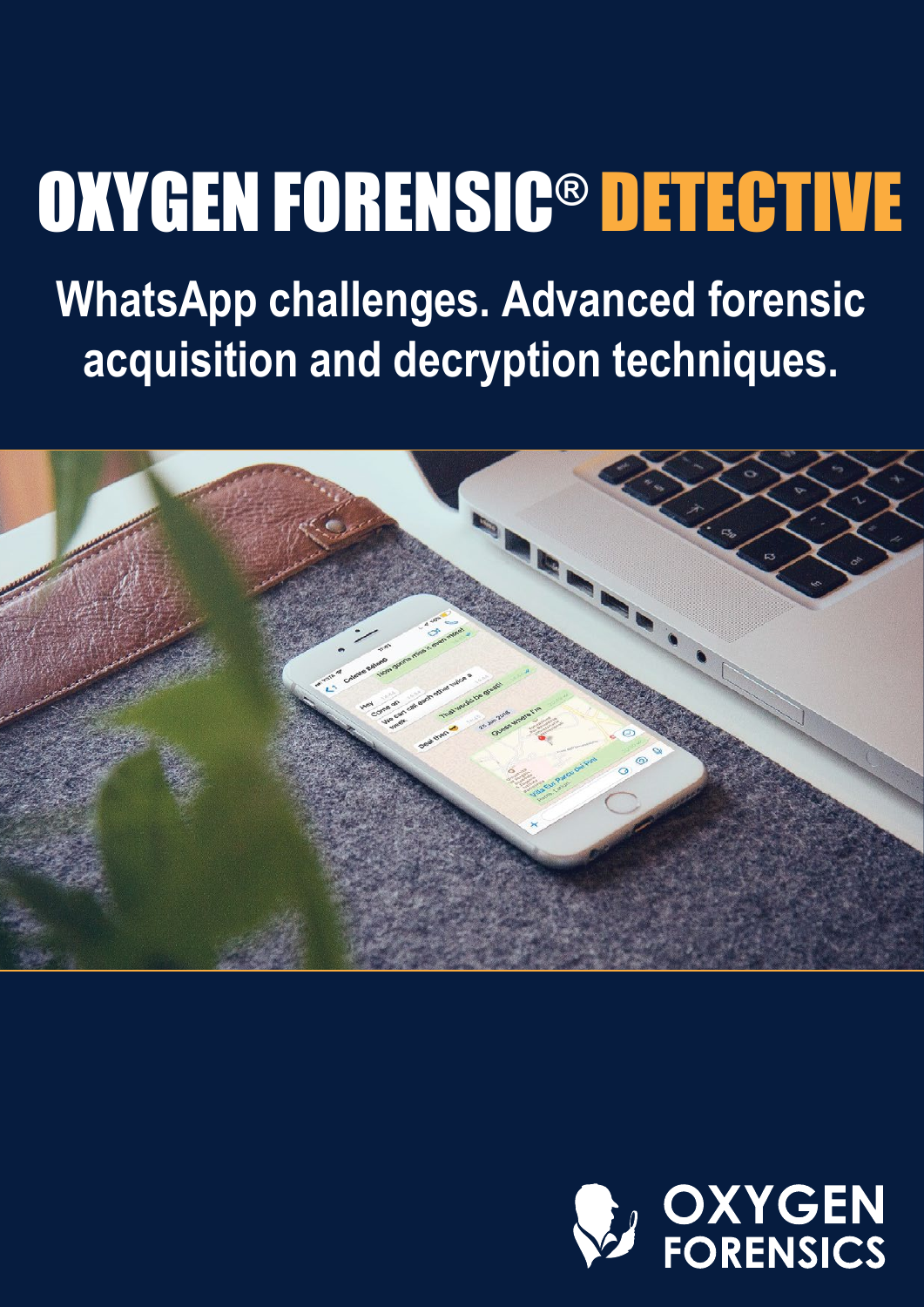WhatsApp is without a doubt the most popular messenger in the world. All WhatsApp messages have end-to-end encryption, meaning they are unreadable if intercepted by anyone. More importantly, WhatsApp communications are never stored on the WhatsApp server. It is no surprise with this type of security it is often the choice communication platform of criminals. Oxygen Forensics offers the most comprehensive WhatsApp data extraction and decryption tools in the market.

#### WHATSAPP FROM MOBILE DEVICES

End-to-end encryption, as described, only offers security for a "man-in-the-middle attack". However, the data on an Apple iOS or Android device is available in a decrypted format.

When it comes to iOS devices, all WhatsApp data can be extracted in a basic iTunes backup procedure. However, for Android devices, we recommend a physical extraction method to recover WhatsApp's evidentiary files. We offer a wide range of physical collection methods that are successful on a large variety of Android devices. Remember, when examining an Android device always check the SD card for a WhatsApp backup. This file is always encrypted, but we have you covered! You will find information about Oxygen Forensics' innovative decryption methods below. Starting from Oxygen Forensic Detective 12.6 investigators can also collect WhatsApp and WhatsApp Business chats, contacts, calls, and account information using OxyAgent, installed on an Android device.



#### WHATSAPP FROM CLOUD

A WhatsApp user, using an iPhone or Android device, may choose to back up their chats to iCloud or Google Drive. WhatsApp backups are encrypted by default and to decrypt them a forensic investigator should have access to the SIM card to which this WhatsApp account is assigned. However, there are other methods to decrypt this data using the WhatsApp Cloud token. This is outlined more in the following paragraphs.

While extracting WhatsApp data from various cloud services there could be additional hurdles like two factor authentication (2FA) or two-step verification. Our Cloud Extractor documentation contains detailed instructions on how to overcome or disable them.

Extraction of cloud data is extremely important. Cloud may contain data that had been deleted from the device which can easily occur if synchronization is set to each week or each month.

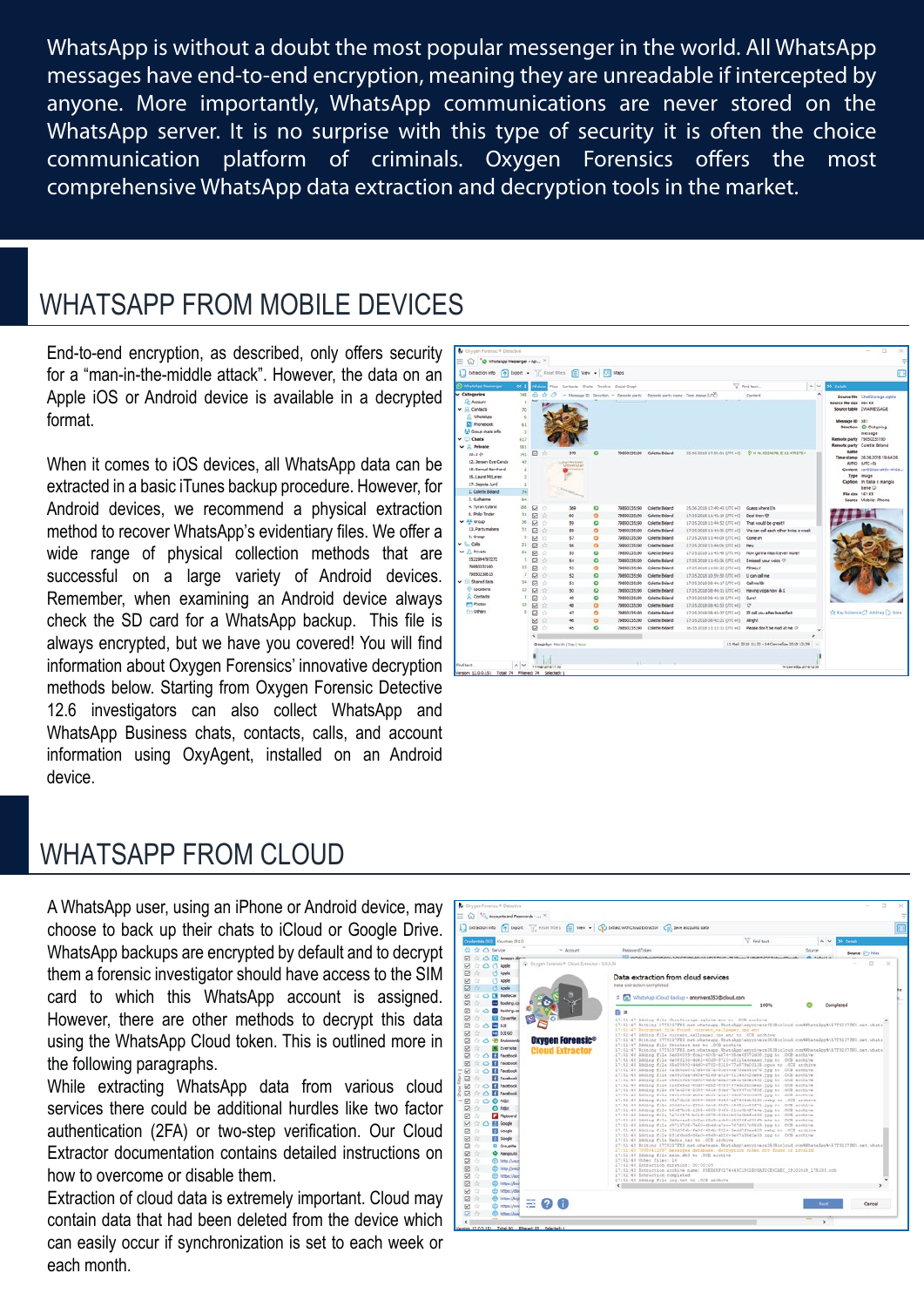#### WHATSAPP BACKUP DECRYPTION

## **EXCLUSIVE FEATURES**

The standard WhatsApp backup decryption method used throughout the industry is based on a key file. Oxygen Forensics offers a new decryption method that requires only a phone number! Case in point: if you have found an encrypted backup on an Android's SD card with no access to the Android internal memory where the decryption key is stored, use our innovative decryption method. Our Cloud Extractor offers you an exclusive opportunity to decrypt this backup by receiving a code to the phone number assigned to the SIM card.

Not only data from the device is recoverable, but Oxygen Forensic Detective can also recover a special WhatsApp Cloud token from physical extractions of Android devices. This token can be utilized to decrypt WhatsApp backups from Android devices, WhatsApp Google Drive, and WhatsApp iCloud backups associated with the same phone number.

### WHATSAPP CLOUD (SERVER)

It is known that WhatsApp does not store any communications on its server that have been delivered. Messages and unanswered calls that cannot be delivered (e.g., a phone has no Internet connection, or it is switched off) will be temporally stored on the server. Oxygen Forensic Detective has the unique ability to access this data from the cloud via only the phone number or special WhatsApp Cloud token extracted from Android devices.

Recommendation: if you have a locked mobile device that you cannot acquire try this: switch it off, wait for a few moments, remove the SIM card and place it into another phone that is unlocked to a carrier. Select WhatsApp Cloud service in our Cloud Extractor, select to receive a code to the SIM card. Now you will have access to the undelivered messages, unanswered calls and their contacts.

|                                    | Phone number                                                                                                                                                                     | whatsapp cloud token |  |  |   |  |
|------------------------------------|----------------------------------------------------------------------------------------------------------------------------------------------------------------------------------|----------------------|--|--|---|--|
| <b>Oxygen Forensic<sup>®</sup></b> | 2. Type the phone number associated with the WhatsApp backup.<br>Warning: if you autherticate via phone number the associated device will be logged out of the WhatsApp account. |                      |  |  |   |  |
| <b>Cloud Extractor</b>             | +199292288                                                                                                                                                                       |                      |  |  |   |  |
|                                    | 3. Specify the output folder and click the "Decrypt badoup" button.                                                                                                              |                      |  |  |   |  |
|                                    | D:\Oxygen badwps                                                                                                                                                                 |                      |  |  | Þ |  |
|                                    | Docrypt backup                                                                                                                                                                   |                      |  |  |   |  |
|                                    |                                                                                                                                                                                  |                      |  |  |   |  |
|                                    |                                                                                                                                                                                  |                      |  |  |   |  |
|                                    |                                                                                                                                                                                  |                      |  |  |   |  |
|                                    |                                                                                                                                                                                  |                      |  |  |   |  |
|                                    |                                                                                                                                                                                  |                      |  |  |   |  |
|                                    |                                                                                                                                                                                  |                      |  |  |   |  |
|                                    |                                                                                                                                                                                  |                      |  |  |   |  |
|                                    |                                                                                                                                                                                  |                      |  |  |   |  |
|                                    |                                                                                                                                                                                  |                      |  |  |   |  |
|                                    |                                                                                                                                                                                  |                      |  |  |   |  |
|                                    |                                                                                                                                                                                  |                      |  |  |   |  |
|                                    |                                                                                                                                                                                  |                      |  |  |   |  |
|                                    |                                                                                                                                                                                  |                      |  |  |   |  |
|                                    |                                                                                                                                                                                  |                      |  |  |   |  |
|                                    |                                                                                                                                                                                  |                      |  |  |   |  |
|                                    |                                                                                                                                                                                  |                      |  |  |   |  |



#### WHATSAPP VIA QR TOKEN FROM PC

WhatsApp users can communicate using WhatsApp Desktop and WhatsApp Web apps from a computer. Our exhaustive research revealed that these apps do not store any databases on the computer. However, with our free Oxygen Forensic KeyScout utility you can detect a WhatsApp QR token on a computer where WhatsApp was used. This token will allow you to extract complete WhatsApp data in our Cloud Extractor. The only condition is that the WhatsApp owner's mobile device must have an active Internet connection but may be locked. WhatsApp QR code method is ideal for data extraction from locked mobile devices.

However, if you have an unlocked mobile device but for some reason the extraction continually fails, simply scan the WhatsApp QR code from the device in our Cloud Extractor to acquire all the current WhatsApp data.